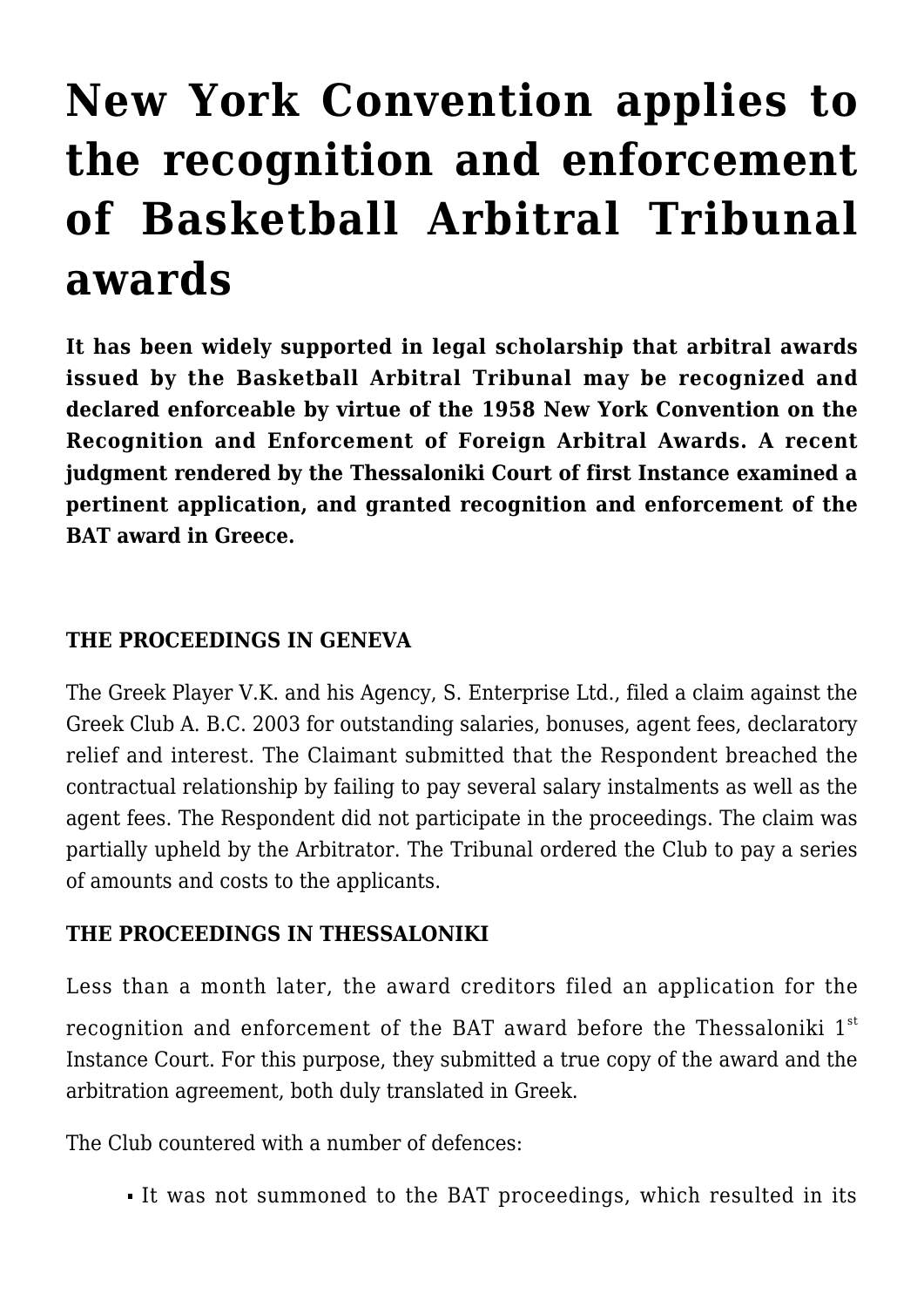default of appearance.

- After the application in Greece, the parties signed a private agreement, following which the player agreed to downsize his claim to the sum of 85.000 Euros, and both applicants agreed to be paid by instalments.
- The Club had already paid the amount of 51.000 Euros, which should not be declared enforceable.
- By seeking recognition of the BAT award before the court, the applicants violated the private agreement, where it was agreed that both parties would refrain from any legal action during its implementation.
- It was also agreed that the player would apply for discontinuance, and in the event of payment default, the applicants were obliged to send the Club a notice in written, which however was omitted.

# **THE JUDGMENT OF THE THESSALONIKI COURT**

- The court saw no violation of the audience rights of the Club: the latter was duly and timely served with the application and the summons to appear in the proceedings, as evidenced by the documents submitted to the court.
- By signing the private agreement, the court saw a tacit acceptance of the BAT award by the Club.
- The court dismissed the Club's request to deny the enforceability of the amount already paid. It underlined that this would mean a revision on the merits. Apart from the above, the court continued, the Club is not deprived of its right to request partial stay of execution in the enforcement stage.
- For the same grounds the court refrained from the examination of the particulars of the agreement, considering that the allegations of the Club against the applicants are out of the scope of the exequatur proceedings.
- With respect to the grounds of refusal, the court dismissed the public policy defence raised by the Club in regards to the costs of the arbitration proceedings: The total amount of 12.500 Euros is not excessive, given the subject matter of the dispute (140.000 Euros).

### **SHORT COMMENT**